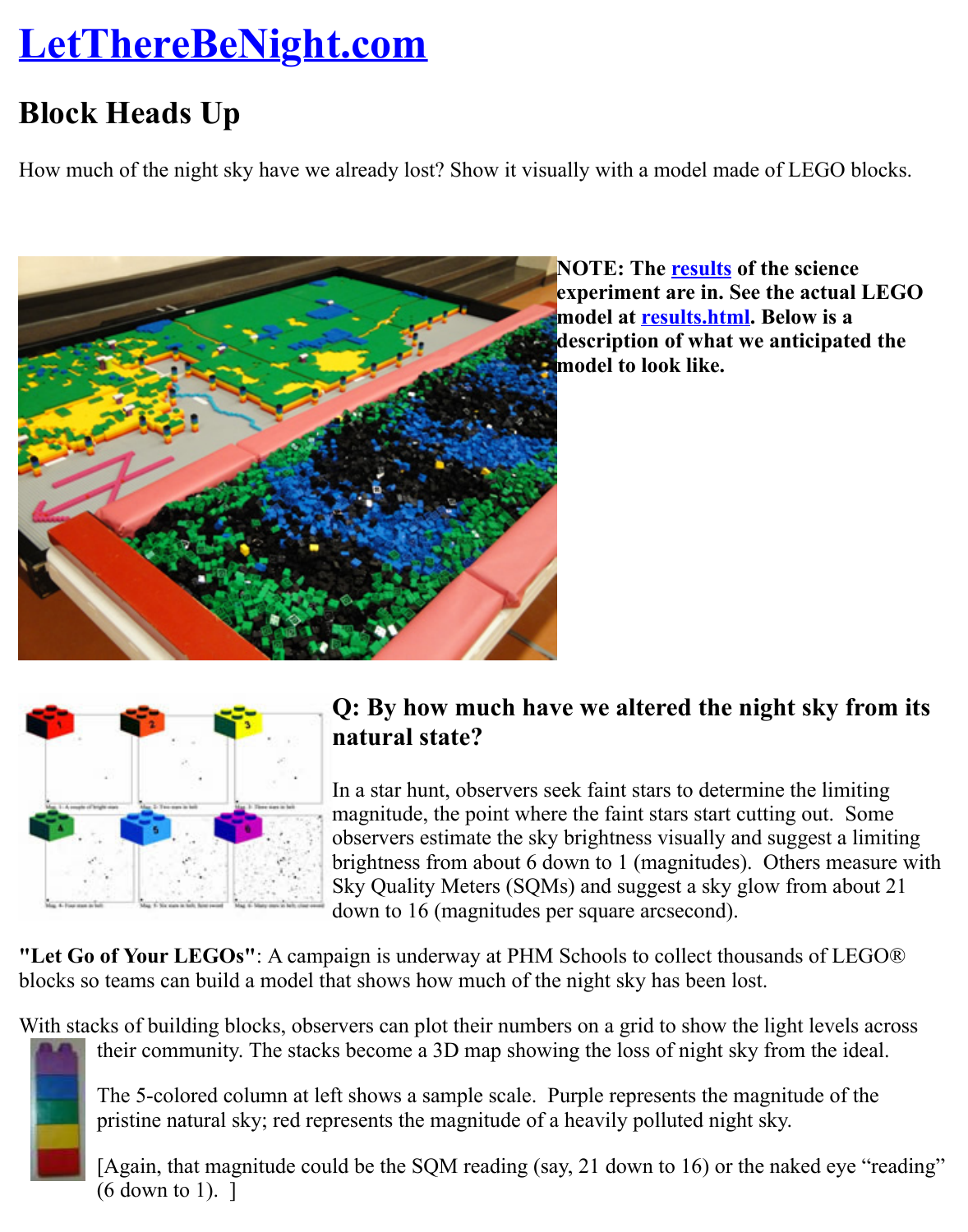To begin, show an ideal area with purple all the way across the grid.



As you lose night, you remove top LEGO® blocks—say, one block for each magnitude (by SQM or naked eye) of night lost.

Introduce a pocket of development and you get sky glow. The purple gets pealed away as the pristine night lessens.



Urban sprawl creeps outward to the near corner, and the loss of night continues.



(The purple should be removed in the picture below, if not above.)

Eventually, you have no ideal sky, and areas like the near corner are doomed to have bright skies.



Another picture showing all of the blocks that you've removed would indicate how much sky you've lost. Or build the inverse or complementary stacks from the debris.

[If each block height represents a magnitude  $(2.5x)$ , then 2.5 to the power of the number of blocks removed is how much sky you've lost from the pristine level. (Check the math, and the explanation).]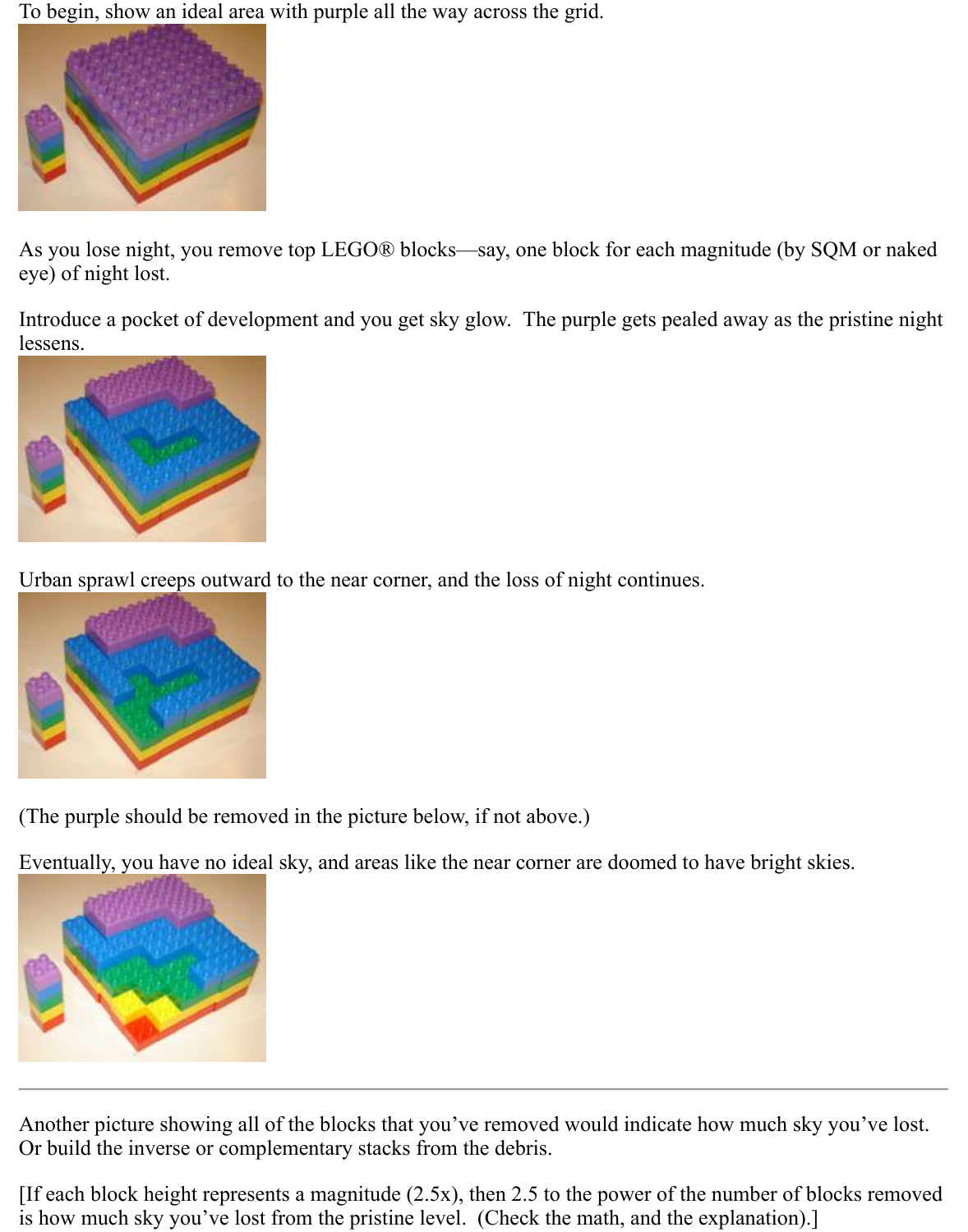

Consider placing stacks directly on a community map,

or stick into clear LEGO base that's placed over map.



Reminder: For this LEGO grid, the color code is switched from Michael Warner's formatted 3D grid so that purple is dark sky and red is bright sky. The LEGO block color scale does not extend far beyond the observed numbers. Order shown is R\_YGB\_V.

How much we've altered the night could also be represented in an art project. Make a candle with 5 layers of colors, as suggested at right. Then carve out the wax until it is comparable to the layering shown in the model LEGO block model.

Between steps of colors would be slopes showing the gradual transition. The wax shavings that are removed would represent lost night sky. Gaps in observations would be holes in the building block grid, but they are smoothed over in the art. Or, instead of wax, start with a 5-colored block of modeling clay. Scrape away; interpolate with wax.

Compare the community's digital 3D map (example by Michael Warner (MW), from Malcolm Smith paper, below) with the LEGO model, wax model, or clay model. So how much has the community lost?



## **Comparing LEGO block model (left) to computer generated model (right).**